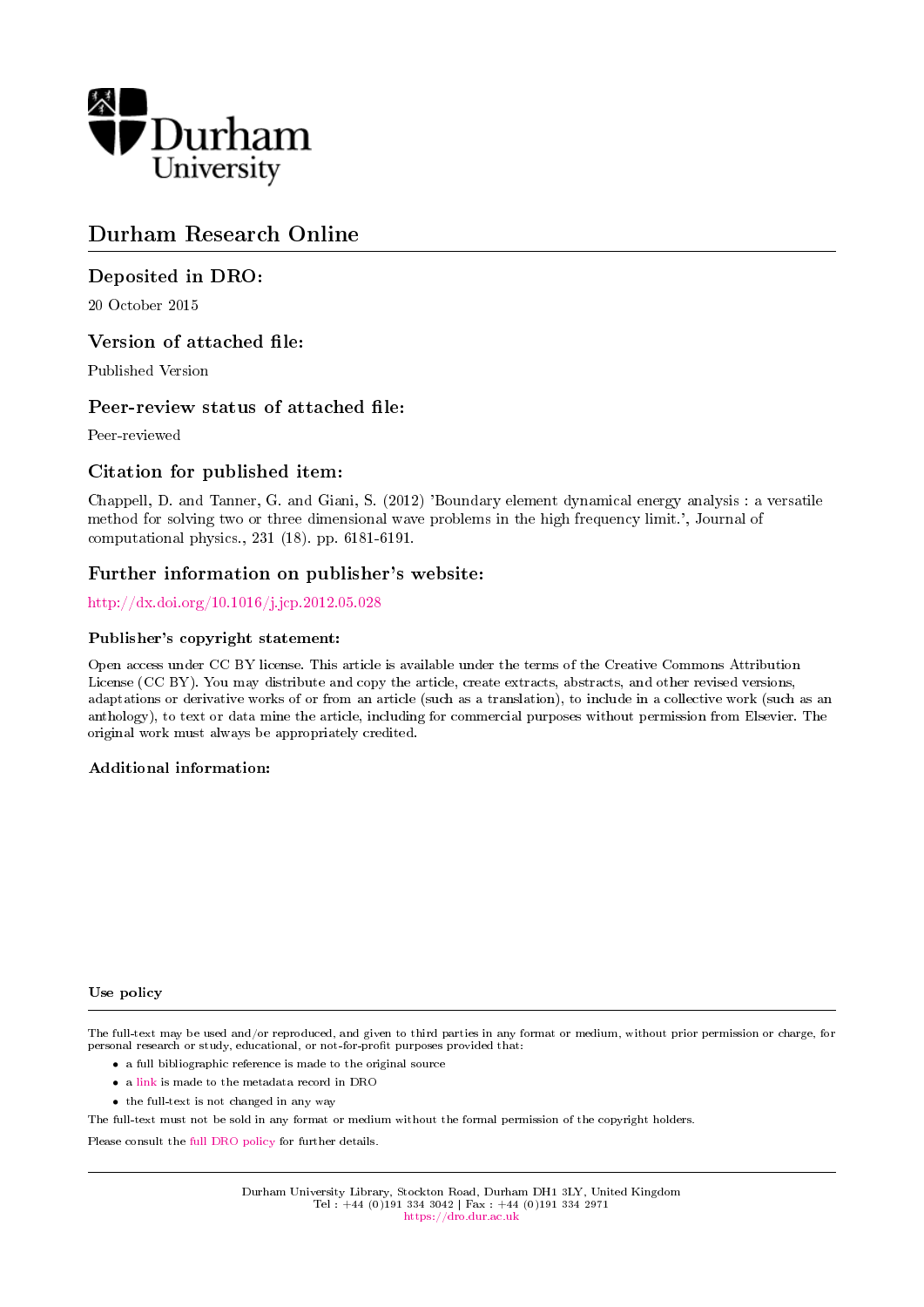Contents lists available at [SciVerse ScienceDirect](http://www.sciencedirect.com/science/journal/00219991)

# Journal of Computational Physics



journal homepage: [www.elsevier.com/locate/jcp](http://www.elsevier.com/locate/jcp)

# Boundary element dynamical energy analysis: A versatile method for solving two or three dimensional wave problems in the high frequency limit

# David J. Chappell \*, Gregor Tanner, Stefano Giani

School of Mathematical Sciences, University of Nottingham, University Park, Nottingham NG7 2RD, UK

## article info

Article history: Received 31 August 2011 Received in revised form 17 May 2012 Accepted 18 May 2012 Available online 31 May 2012

Keywords: Statistical energy analysis High-frequency asymptotics Perron–Frobenius operator Boundary element method

## **ABSTRACT**

Dynamical energy analysis was recently introduced as a new method for determining the distribution of mechanical and acoustic wave energy in complex built up structures. The technique interpolates between standard statistical energy analysis and full ray tracing, containing both of these methods as limiting cases. As such the applicability of the method is wide ranging and additionally includes the numerical modelling of problems in optics and more generally of linear wave problems in electromagnetics. In this work we consider a new approach to the method with enhanced versatility, enabling three-dimensional problems to be handled in a straightforward manner. The main challenge is the high dimensionality of the problem: we determine the wave energy density both as a function of the spatial coordinate and momentum (or direction) space. The momentum variables are expressed in separable (polar) coordinates facilitating the use of products of univariate basis expansions. However this is not the case for the spatial argument and so we propose to make use of automated mesh generating routines to both localise the approximation, allowing quadrature costs to be kept moderate, and give versatility in the code for different geometric configurations.

 $\odot$  2012 Elsevier Inc. Open access under [CC BY license.](http://creativecommons.org/licenses/by/3.0/)

## 1. Introduction

Predicting the wave energy distribution of the vibro-acoustic response of a complex mechanical system is a challenging task, especially in the mid-to-high frequency regime. Standard numerical tools such as finite element methods become inefficient, and ray or thermodynamic approaches are often employed to model the wave energy flow through the structure. Popular methods are statistical energy analysis (SEA) [\[1–3\]](#page-11-0), in which the mean energy flow between subsystems is assumed to be proportional to the energy gradient, and the ray tracing technique, in which the wave intensity distribution is determined by summing over contributions of a potentially large number of ray paths [\[4–6\].](#page-11-0)

SEA is in fact a low resolution ray tracing method [\[7,8\]](#page-11-0) leading to small numerical models compared to ray tracing. This efficiency saving comes at a price, however: SEA has no spatial resolution of the energy distribution within subsystems and becomes unreliable whenever long range correlations in the ray dynamics are present. The recently developed dynamical energy analysis (DEA) [\[8,9\]](#page-11-0) provides a tool which interpolates between SEA and a full ray tracing analysis and can overcome some of the problems mentioned above at a relatively small computational overhead. DEA thus enhances the range of applicability of standard SEA and gives bounds on the range of applicability of SEA. Related methods have been discussed

<sup>⇑</sup> Corresponding author.

E-mail addresses: [david.chappell@nottingham.ac.uk](mailto:david.chappell@nottingham.ac.uk) (D.J. Chappell), [gregor.tanner@nottingham.ac.uk](mailto:gregor.tanner@nottingham.ac.uk) (G. Tanner), [stefano.giani@nottingham.ac.uk](mailto:stefano.giani@nottingham.ac.uk) (S. Giani).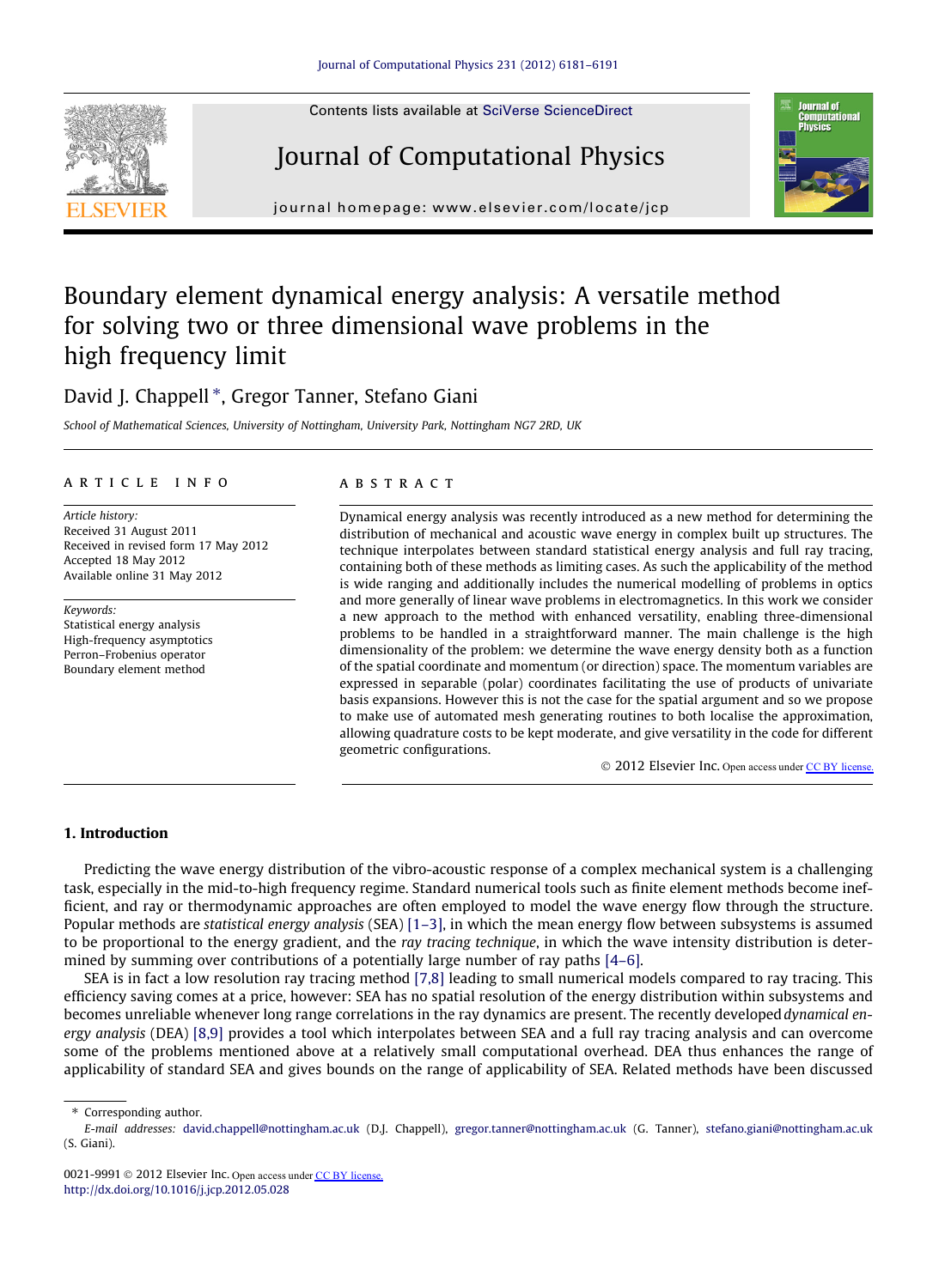<span id="page-2-0"></span>previously in the context of wave chaos [\[10\]](#page-11-0) and structural dynamics [\[11\].](#page-11-0) In particular Langley's wave intensity analysis  $(WIA)$  [\[12,13\]](#page-11-0) and Le Bot's thermodynamical high frequency boundary element method [\[14–16\]](#page-11-0) include details of the underlying ray dynamics. The approach employed here differs from these methods by considering multiple reflections in terms of linear operators. Representing these operators in terms of basis function expansions then leads to SEA-type equations.

In this work we develop a new approach to DEA suitable for modelling three-dimensional problems. The present DEA methods rely on the fact that one can easily parametrise the boundary of the region being modelled, and then apply an orthonormal basis approximation over the resulting boundary phase space coordinate system. In two dimensions this is simple as the boundary may be parametrised along its arc-length and the associated momentum (or direction) coordinate taken tangential to the boundary. The basis can be any suitable (scaled) univariate basis in both position and momentum, such as a Fourier basis [\[8\]](#page-11-0) or Chebyshev polynomials [\[9\].](#page-11-0) Defining a suitable parametrisation for the spatial coordinate in threedimensions becomes much more difficult. In momentum space spherical polar coordinates may be employed and so these problems do not arise.

In order to develop a flexible code we employ automated mesh generating routines to provide a widely applicable parametrisation of the boundary surface for general three-dimensional structures via triangulation. The precision of the spatial approximation may then be improved by refining the mesh, avoiding the issue of finding a suitable basis. One avenue for potential future study stems from the fact that it is possible to define an orthogonal basis on a general triangle which reduces to Legendre polynomials along one edge of the domain triangle [\[17\].](#page-11-0) However, in this work we restrict to a piecewise constant approximation on each element of the mesh for reasons of both simplicity and to keep the associated quadrature costs moderate for the three dimensional case.

For the choice of momentum basis we may take a product univariate basis as mentioned above. It is preferable if this basis is orthogonal with respect to the standard  $L^2$  inner product for consistency with both the piecewise constant spatial approximation, and the SEA limit when the lowest order momentum basis is applied and continuity is enforced across the mesh. The main choices are either a Fourier basis or Legendre polynomials. In this work we choose Legendre polynomials due to better convergence properties in the absence of periodic boundary conditions [\[18\]](#page-11-0) and for consistency with the approach in [\[17\]](#page-11-0) should we wish to include a spatial basis in future work.

The remainder of the paper is structured as follows. In Section 2, the ray tracing approximation is discussed and related to the Green function using short wavelength asymptotics. In Section 3, the concept of phase-space operators is introduced in order to represent the propagation of ray densities in terms of boundary integrals. The discretization of the method using spatial meshing procedures and basis function approximations in direction space is then detailed. Decomposition of the method for problems with multiple subsystems is then discussed along with links between the method and SEA. In Section 4 the application of boundary element DEA to two-dimensional examples is discussed and verified against previous work. Finally some three-dimensional examples are considered.

## 2. Wave equations and asymptotics

It is assumed that the system as a whole is characterized by a linear wave equation describing the overall wave dynamics including damping and radiation in a finite domain  $\Omega\subset\mathbb R^d,\;d=2$  or 3. In this work only stationary problems with continuous, monochromatic energy sources are considered. We split the system into  $N_\Omega$  subsystems and consider the scalar wave equation for acoustic pressure waves in each homogeneous sub-domain  $\Omega_i$ , with local wave velocity  $c_i$ ,  $i = 1, \ldots, N_{\Omega}$  and  $\Omega = \bigcup_{i=1}^{N_{\Omega}} \Omega_i$ . Extensions to more complicated systems with different wave operators in different parts of the system can be treated with the same techniques as long as the underlying wave equations are linear, see the discussion in Ref. [\[8\]](#page-11-0).

The general problem of determining the response of a system to external forcing with angular frequency  $\omega$  at a source point  $r_0 \in \Omega_0$  can then be reduced to solving

$$
(k_i^2 - \hat{H})G(r, r_0; \omega) = -F_0 \delta(r - r_0), \quad i = 1, ..., N_{\Omega},
$$
\n(1)

with  $\hat{H} = -\Delta$ . The Green function G represents an acoustic pressure wave where  $F_0$  is a unit amplitude forcing term with units kg s<sup>-2</sup>. The solution point is denoted  $r\in\Omega_i$  and  $\delta$  is the Dirac delta distribution. Furthermore,  $k_i=\omega/c_i+i\mu_i/2$  is a complex valued wavenumber, where the imaginary part represents a subsystem dependent damping coefficient  $\mu_i$ . Throughout  $p$ iex valued wavenumber, where the magniary part represents a subsystem dependent damping coefficient  $\mu_i$ . Imoughout this work we take  $i=\sqrt{-1}$  unless used as a subscript, in which case it is an index over the number o energy density induced by the source is then given as

$$
\varepsilon(r,r_0;\omega) = \frac{|G(r,r_0;\omega)|^2}{\varrho_i c_i^2},\tag{2}
$$

for  $r \in \Omega_i$  where  $\varrho_i$  is the density of the medium in  $\Omega_i$ . The linear wave operator  $\hat{H}$  can naturally be associated with the underlying ray dynamics via the Eikonal approximation; for a more detailed derivation, see Ref. [\[8,19,20\]](#page-11-0). Using small wavelength asymptotics, the Green function in Eq. (1) may be written as a sum over all classical rays from  $r_0$  to r for fixed kinetic energy of the hypothetical ray particle. One obtains [\[20,21\]](#page-11-0)

$$
G(r, r_0; \omega) \approx \frac{\pi}{(2\pi i)^{(d+1)/2}} \sum_{j:r_0 \to r} A_j e^{i(k_i L_j - i\nu_j \pi/2)},
$$
\n(3)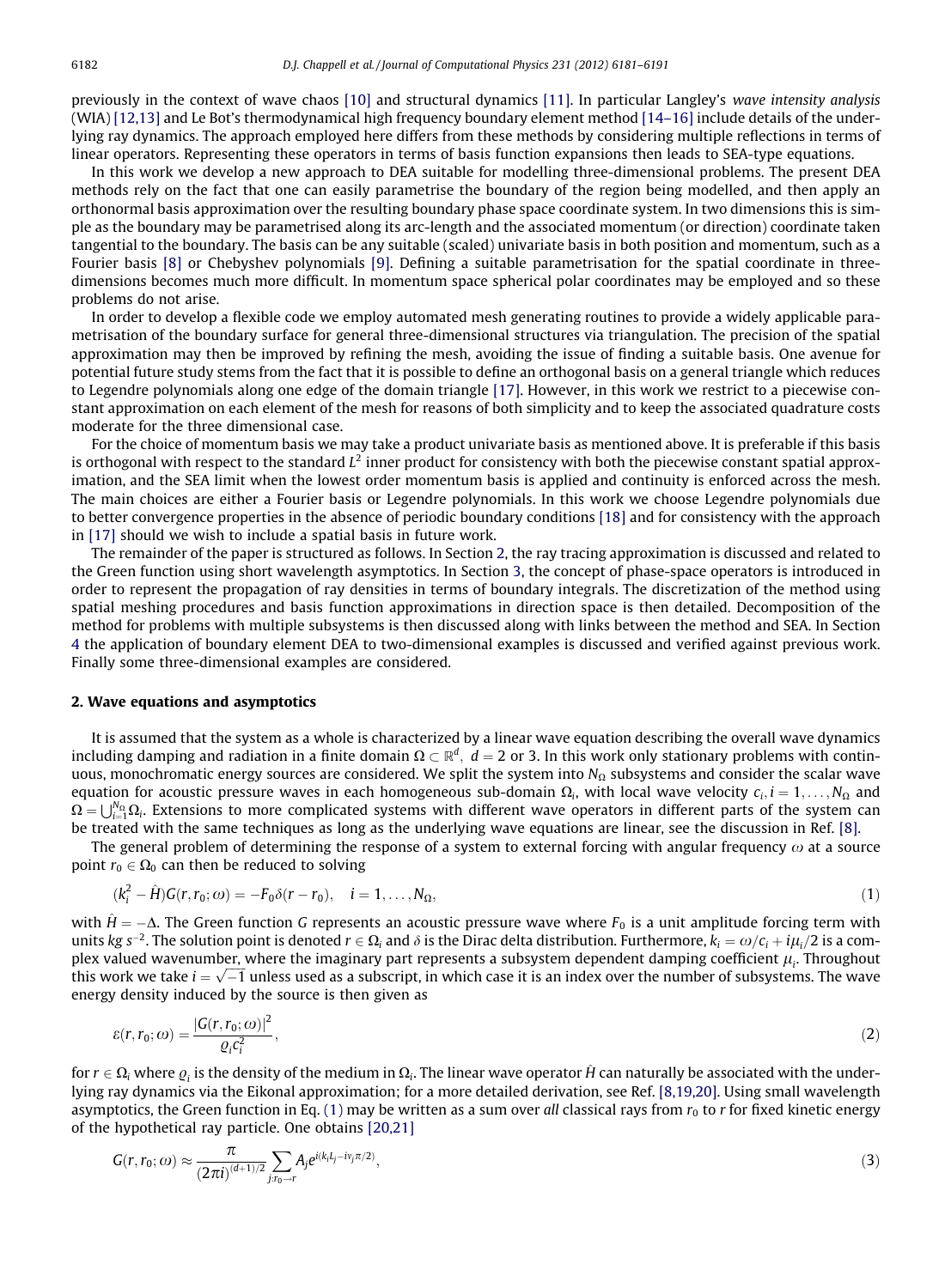<span id="page-3-0"></span>where  $L_i$  is the length of the ray trajectory between  $r_0$  and r including possible reflections on boundaries. The amplitudes  $A_i$ may be written as a product of three terms as in Ref. [\[8\]](#page-11-0) due to damping, mode conversion and reflection/transmission coefficients, and geometrical factors. The phase index  $v_i$  contains contributions from the reflection/transmission coefficients at interfaces between subsystems and from caustics along the ray path. Eq. [\(3\)](#page-2-0) captures the interference patterns due to wave propagation along different 'ray' paths, but does not incorporate diffractive effects and fails at focal points (or caustics of ray manifolds in phase space) [\[21\].](#page-11-0) 1

Analogous representations to [\(3\)](#page-2-0) have been considered in detail in quantum mechanics [\[21\]](#page-11-0) and are also valid for general wave equations in elasticity, see Ref. [\[10\]](#page-11-0) for an overview. In the latter case G becomes matrix valued. Note that the summation in Eq. [\(3\)](#page-2-0) is typically over infinitely many terms, where the number of contributing rays increases (in general) exponentially with the length of the trajectories included. This gives rise to convergence issues, especially in the case of low or no damping [\[10\]](#page-11-0).

The wave energy density [\(2\)](#page-2-0) can now be expressed as a double sum over classical trajectories and hence

$$
\varepsilon(r,r_0;\omega) \approx C \sum_{j,j',r_0 \to r} A_j A_{j'} e^{ik_i [L_j - L_{j'}] - i[v_j - v_{j'}] \pi/2} = C[\rho(r,r_0;\omega) + \text{off}-\text{diagonal terms}],
$$
\n(4)

with  $\mathcal{C}=\pi^2/\bigl(\varrho_\text{i} c_\text{i}^2 (2\pi)^{(d+1)}\bigr).$  The dominant contributions to the double sum arise from terms in which the phases cancel exactly; one thus splits the calculation into a diagonal part

$$
\rho(r,r_0;\omega) = \sum_{j:r_0 \to r} |A_j|^2,\tag{5}
$$

where  $j = j'$ , and an off-diagonal part. The diagonal contribution gives a smooth background signal and the off-diagonal terms describe interference effects leading to fluctuations on the scale of the wavelength. The phases related to different trajectories are (largely) uncorrelated and the resulting net contributions to the off-diagonal part are in general small compared to the smooth part, especially when averaging over frequency intervals of a few wavenumbers.

It has been shown in Ref. [\[8\]](#page-11-0) that calculating the smooth diagonal part (5) is equivalent to a ray tracing treatment. That is, the smooth part of the energy density can be described in terms of the flow of fictitious non-interacting particles emerging from the source point  $r_0$  uniformly in all directions and propagating along ray trajectories. This makes it possible to relate wave energy transport with classical flow equations and thus thermodynamical concepts, which are at the heart of an SEA treatment. In DEA the classical flow is expressed in terms of linear phase space operators as detailed in the next section.

### 3. Boundary integral formulation

#### 3.1. Phase space boundary integral formulation

Following a purely kinetic viewpoint based on the interpretation that rays are trajectories of particles following Hamiltonian dynamics as detailed in Section 2 of Ref. [\[19\],](#page-11-0) the time dependence of a density of ray trajectories (or particles)  $\tilde{\rho}$  is known to satisfy the Liouville equation

$$
\frac{\partial \tilde{\rho}}{\partial \tau}(X,\tau) + \frac{dX}{d\tau} \cdot \nabla_X(\tilde{\rho}(X,\tau)) = 0, \tag{6}
$$

where  $X = (r, p)$  denotes the phase space coordinate with position r and momentum p. The propagator for the Liouville equation is given by  $K^{\tau}(X,Y)=\delta(X-\varphi^{\tau}(Y))$  and is the kernel of a linear phase space operator known as a Perron-Frobenius oper-ator in dynamical systems theory [\[20,23\]](#page-11-0). The phase space flow  $\varphi^{\tau}(Y)$  gives the position of the particle after time  $\tau$  starting at  $Y = (r', p')$  when  $\tau = 0$ . Hence we may write

$$
\tilde{\rho}(X,\tau) = \int_{\mathbb{P}} K^{\tau}(X,Y)\tilde{\rho}_0(Y)dY,\tag{7}
$$

where  $\tilde\rho_0$  denotes the initial ray density at time  $\tau=0.$  The domain of integration is over the whole of phase space  $\mathbb P=\Omega\times\mathbb R^d,$ where the integration over  $\mathbb{R}^d$  takes care of the momentum coordinates p. Note that the flow satisfies the Hamilton equations of motion given by the system of ordinary differential equations (ODEs)

$$
\frac{dX}{d\tau} = \begin{pmatrix} 0 & 1 \\ -1 & 0 \end{pmatrix} \nabla_X H,\tag{8}
$$

where  $H = |p|^2$  is the Hamilton function for the wave operator  $\hat H$  in [\(1\).](#page-2-0) That is to say, substituting  $\varphi^\tau(Y)$  for  $X(\tau)$  in (8) satisfies the system of ODEs with  $X(0) = Y$ .

<sup>&</sup>lt;sup>1</sup> The short wavelength approximation can, however, be continued through focal points, giving a contribution to the phase factor  $v_j$ ; an improved approximation near focal points in possible, but in general not necessary [\[22\].](#page-11-0)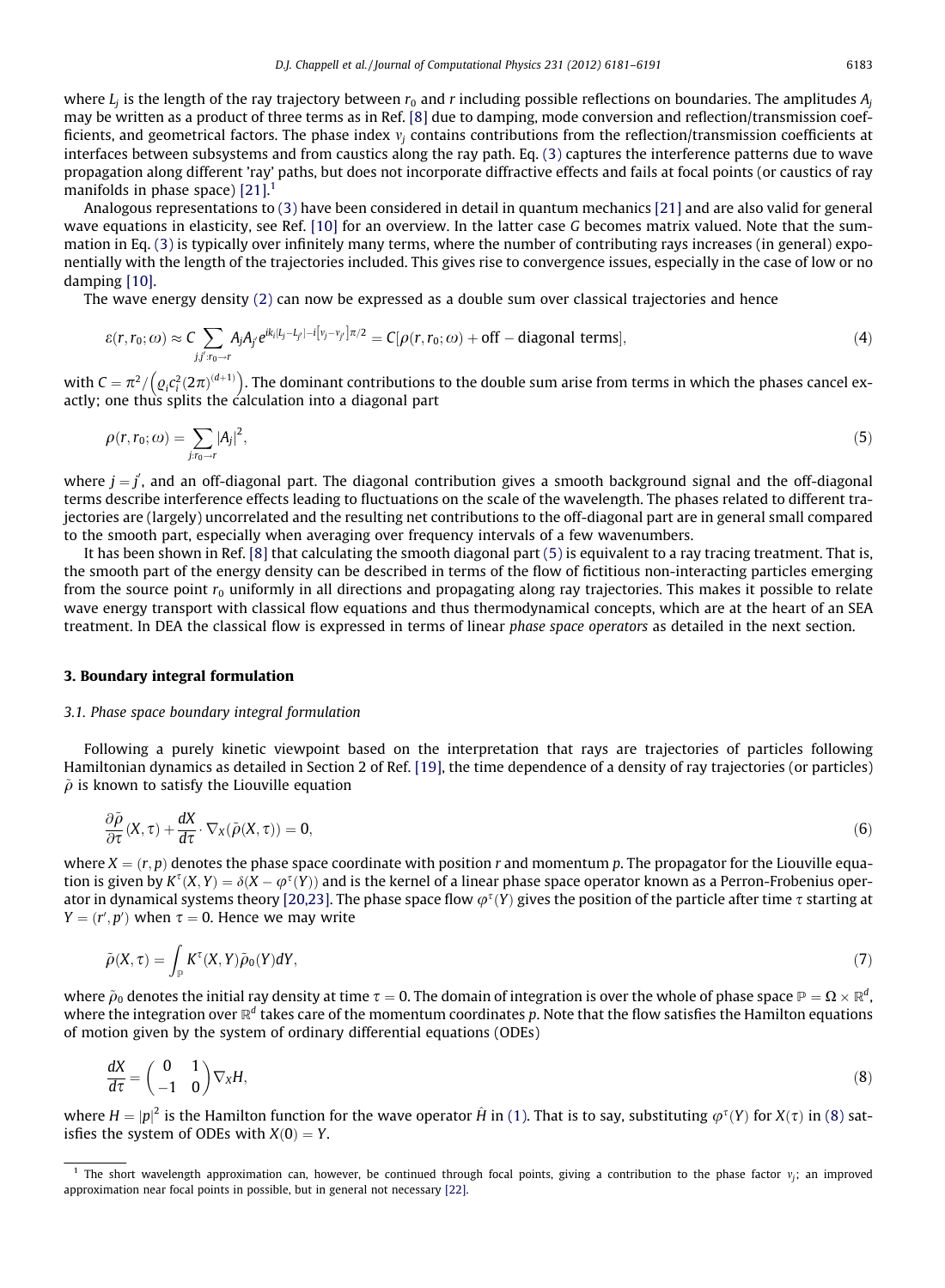<span id="page-4-0"></span>Consider a source localized at a point  $r_0$  emitting waves continuously at a fixed angular frequency  $\omega$ . Standard ray tracing techniques estimate the wave energy at a receiver point r by determining the density of rays starting at  $r_0$  and reaching r after some unspecified time. This may be written in the form

$$
\rho(r,r_0,\omega)=\int_0^\infty\int_{\mathbb{R}^d}\int_{\mathbb{P}}w(Y,\tau)K^{\tau}(X,Y)\rho_0(Y,\omega)dY\;d\mathfrak{p}\;d\tau,\tag{9}
$$

with initial density  $\rho_0(Y,\omega)=\delta(r'-r_0)\delta(k_0^2-H(Y))$ , where  $k_0$  is the wave number at the source point as defined in Eq. [\(1\).](#page-2-0) It can be shown that Eq. (9) is equivalent to the diagonal approximation  $(5)$  [\[8\].](#page-11-0) A weight function w is included to incorporate damping and reflection/transmission coefficients. It is assumed that w is multiplicative, that is,  $(w(\varphi^{\tau_1}(X), \tau_2)w(X, \tau_1))$  $w(X, \tau_1 + \tau_2)$ ), which holds for standard absorbtion mechanism and reflection processes [\[20\]](#page-11-0).

In order to solve the stationary flow problem we may rewrite Eq. (9) in boundary integral form using a boundary mapping technique. For the time being let us consider a problem with a single (sub-) system  $\Omega = \Omega_1$  with boundary  $\Gamma$ . The Hamilton function  $H = |p|^2$  is constant in this (sub-) system, that is,  $|p|$  is constant. The boundary mapping procedure involves first mapping the ray density emanating continuously from the source onto the boundary  $\Gamma$ . The resulting boundary layer density  $\rho_\Gamma^{(0)}$  is equivalent to a source density on the boundary producing the same ray field in the interior as the original source field after one reflection. Secondly, densities on the boundary are mapped back onto the boundary by a boundary integral operator  $B$  defined by

$$
\mathcal{B}u(X^s) := \int_{\partial \mathbb{P}} K_{\Gamma}(X^s, Y^s; \omega)u(Y^s)dY^s,
$$
\n(10)

with

$$
K_{\Gamma}(X^s, Y^s; \omega) = w(Y^s)\delta(X^s - \phi^{\omega}(Y^s)),
$$
\n(11)

where  $X^s = (s, p_s)$  and  $Y^s = (s', p_s')$  represent phase-space coordinates on the boundary. For  $X^s$  (and analogously for  $Y^s$ ) this means that s parameterizes  $\Gamma$  and  $p_s \in B^{d-1}_{|p|}$  denotes the momentum component tangential to  $\Gamma$  at s for fixed  $H(X)=|p|^2$ . where  $B^{d-1}_{|p|}$  is an open ball in  $\R^{d-1}$  of radius  $|p|$ . Hence  $\partial\mathbb{P}=\Gamma\times B^{d-1}_{|p|}$  denotes the phase space on the boundary. Also,  $\phi^\omega$  is the invertible boundary map which takes a boundary phase space coordinate along its straight line trajectory (for homogeneous media) until it intersects the boundary again. Note that convexity is assumed to ensure  $\phi^{\omega}$  is well defined; non-convex regions can be handled by introducing a cut-off function in the shadow zone as in Ref. [\[15\]](#page-11-0) or by subdividing the regions further.

The stationary density on the boundary induced by the initial boundary distribution  $\rho_\Gamma^0(X^s,\omega)$  can then be obtained using

$$
\rho_{\Gamma}(X^s,\omega) = \sum_{n=0}^{\infty} \mathcal{B}^n(\omega)\rho_{\Gamma}^0(X^s,\omega) = (I - \mathcal{B}(\omega))^{-1}\rho_{\Gamma}^0(X^s,\omega),\tag{12}
$$

where  $B<sup>n</sup>$  contains trajectories undergoing n reflections at the boundary. The resulting density distribution on the boundary  $\rho_\Gamma(X^s,\omega)$  can then be mapped back into the interior region. One obtains the density (9) after projecting down onto coordinate space.

#### 3.2. Discretization and basis representation

The long term dynamics are thus contained in the operator  $(I - B)^{-1}$  and standard properties of Perron-Frobenius operators ensure that the sum over n in Eq. (12) converges for non-vanishing dissipation, or in open systems. In order to evaluate  $(I - B)^{-1}$  a finite dimensional approximation of the operator B must be constructed. In Ref. [\[8,9\]](#page-11-0) basis expansions have been applied in both position and momentum coordinates, which is straightforward to implement using univariate expansions in each argument for  $\Omega\subset\mathbb{R}^2.$  However, it is not straightforward to construct a general orthogonal basis with independent spatial arguments when  $\Omega\subset\mathbb{R}^3.$  For this reason we employ a boundary element triangulation of  $\Gamma,$  with a zero order basis approximation on each element for any  $L^2$ –orthonormal basis, which essentially results in a scaled piecewise constant boundary element approximation. This type of approximation is also often referred to as Ulam's method [\[23\],](#page-11-0) although here such an approximation would be performed in full phase space, rather than just in its spatial component.

For the approximation in the momentum argument we choose a basis orthogonal in  $L^2$  for consistency with the spatial approximation. We choose a Legendre polynomial basis for this purpose due to good convergence properties without requir-ing periodic boundary conditions [\[18\]](#page-11-0). Note that for  $\Omega\subset\mathbb{R}^2$ , then  $p_s\in(-|p|,|p|)$ , and for  $\Omega\subset\mathbb{R}^3$  then in polar coordinates  $p_s \in [0, |p|) \times [-\pi, \pi)$ . Denote by  $\tilde{p}_s$  a re-scaling of  $p_s$  to  $(-1, 1)$  or  $[-1, 1) \times [-1, 1)$  for the two and three-dimensional cases, respectively. Let us also denote

$$
\widetilde{P}_{\beta}(p_s) = \frac{1}{\sqrt{|p|}} P_{\beta}(\widetilde{p}_s),\tag{13}
$$

for  $\Omega\subset\mathbb R^2$ , where  $P_\beta$  is the Legendre polynomial of order  $\beta$ . For  $\Omega\subset\mathbb R^3,~\beta=(\beta_1,\beta_2)$  is a multi-index of non-negative integers. Let us write  $p_s = (p_k, p_\theta)$  and likewise  $\tilde{p}_s = (\tilde{p}_k, \tilde{p}_\theta)$ . Denote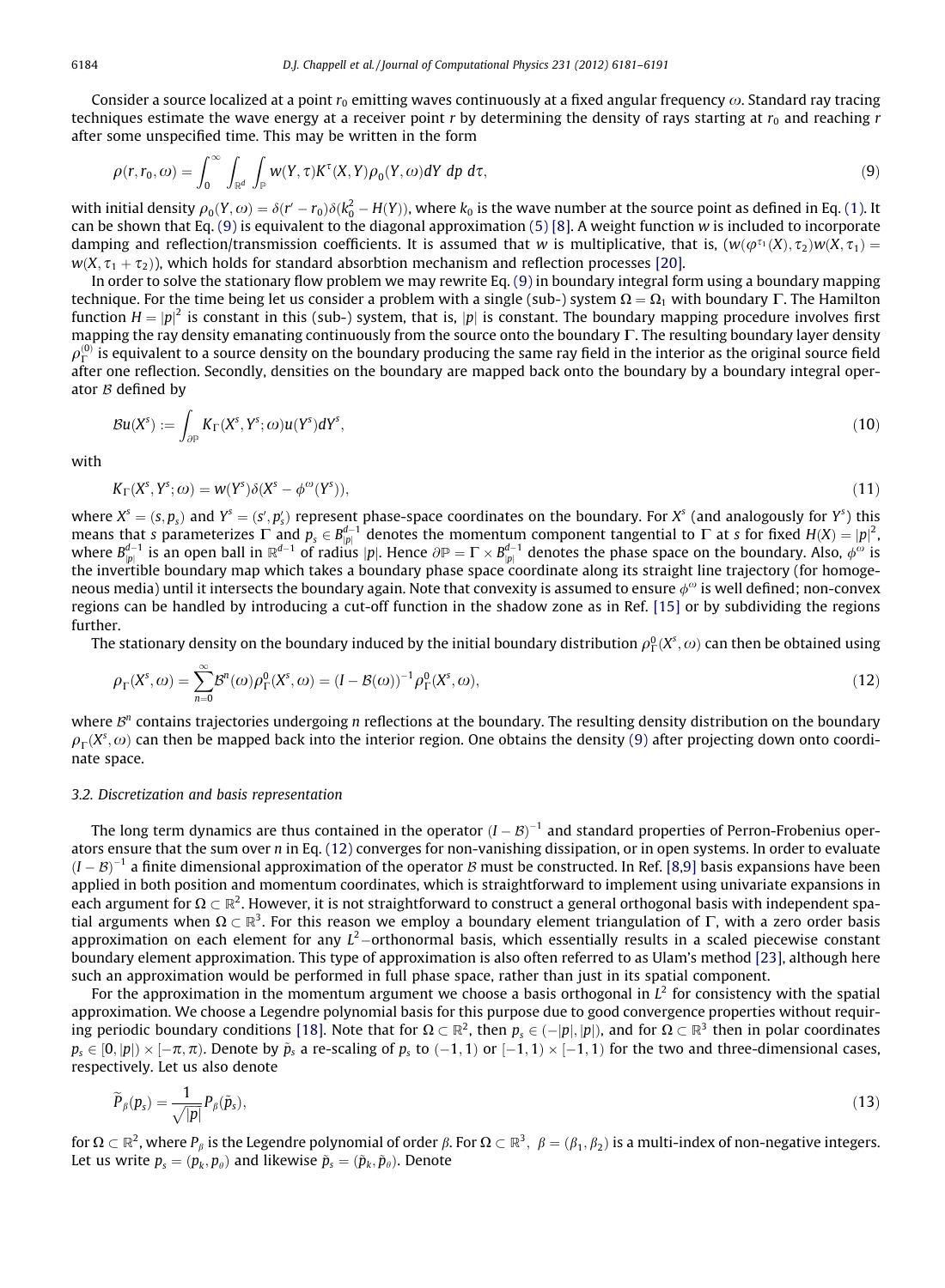<span id="page-5-0"></span>
$$
\widetilde{P}_{\beta}(p_{s}) = \frac{2}{|p|\sqrt{\pi}}P_{\beta_{1}}(\widetilde{p}_{k})P_{\beta_{2}}(\widetilde{p}_{\theta}).
$$
\n(14)

Explicitly the overall approximation is then of the form

$$
\rho_{\Gamma}(X^s,\omega) \approx \sum_{\alpha=1}^n \sum_{\beta=0}^N \rho_{(\alpha,\beta)} b_{\alpha}(s) \widetilde{P}_{\beta}(p_s),\tag{15}
$$

where N is the order of the basis expansion, n is the number of elements and  $b<sub>x</sub>$  denotes the scaled (for orthonormality in an Where N is the order of the basis expansion, *h* is the number of elements and  $b_{\alpha}$  denotes the search (for orthonormanty in an  $L^2$  inner product) piecewise constant boundary element basis function  $b_{\alpha}(s) = 2^{(1-d)/2}/$ where. Here  $A_x$  is the surface area of element  $\alpha$  in the three-dimensional case and the length of element  $\alpha$  in the two dimensional case for  $\alpha = 1, \ldots, n$ . The coefficient vector  $\rho_{(\alpha,\beta)}$  in (15) is labelled in terms of the multi-index  $(\alpha, \beta)$ . Note that in the three-dimensional case  $\beta$  is itself a multi-index and the sum over  $\beta$  in (15) is a double sum.

The matrix approximation B of  ${\cal B}(\omega)$  for the case  $\Omega\subset\mathbb R^2$  is computed in variational form using the basis approximations outlined above as follows

$$
B_{(l,m),( \alpha,\beta)} = \frac{2m+1}{4} \int_{\partial \mathbb{P}} \int_{\partial \mathbb{P}} \widetilde{P}_m(p_s) b_l(s) K_{\Gamma}(X^s, Y^s; \omega) \widetilde{P}_{\beta}(p'_s) b_{\alpha}(s') dY^s dX^s
$$
  
= 
$$
\frac{2m+1}{4} \int_{\partial \mathbb{P}} w(Y^s) \widetilde{P}_m(\phi_p^{\omega}(Y^s)) b_l(\phi_s^{\omega}(Y^s)) \widetilde{P}_{\beta}(p_s) b_{\alpha}(s') dY^s,
$$
 (16)

where  $K_\Gamma$  is the boundary operator kernel, Eq. [\(11\)](#page-4-0). Here we write  $\phi^\omega=(\phi_s^\omega,\phi_p^\omega)$ , to denote the splitting of the position and momentum parts of the boundary map. Recall also that  $X^s=(s,p_s)$  and  $Y^s=(s',p'_s)$ . The only changes for the three-dimensional case are that the indexing is slightly more complicated due to m and  $\beta$  becoming multi-indices and the definitions of  $\tilde{P}_\beta$  changes from Eq. [\(13\)](#page-4-0) to Eq. ([14](#page-4-0)). The prefactor changes from  $(2m + 1)/4$  to  $(2m_1 + 1)(2m_2 + 1)/16$ . Note that the additional division by 2 from the standard orthonormal inner product prefactor for Legendre polynomials comes from the fact that the spatial basis function is treated as a Legendre polynomial of order 0. Obtaining the boundary map  $\phi^{\omega}$  is not always straightforward, particularly for general three-dimensional geometries, and hence we write the operator in terms of trajectories with fixed start and end points,  $s'$  and s, as follows

$$
B_{(l,m),(\alpha,\beta)} = \frac{2m+1}{4} \int_{\Gamma} \int_{\Gamma} w(Y^s) \widetilde{P}_m(p_s(s,s')) b_l(s) \widetilde{P}_\beta(p_s'(s,s')) b_\alpha(s') \left| \frac{\partial p_s'}{\partial s} \right| ds' ds. \tag{17}
$$

The resulting boundary integral formulation containing a pair of integrals over boundary coordinates bears a resemblance to standard variational Galerkin boundary integral formulations such as in [\[24\].](#page-11-0) Note the momenta  $p_s(s,s')$  and  $p'_s(s,s')$  are now considered to be functions of the boundary position coordinates. In particular for the two-dimensional case  $p_s(s,s')=|p|\hat{t}\cdot(r-r')/L$  and  $p'_s(s,s')=|p'|\hat{t}'\cdot(r-r')/L$ , where  $\hat{t},\hat{t}'$  are unit tangent vectors to  $\Gamma$  at s, s', respectively. Also, L is the trajectory length from s' to s and r, r' are the cartesian coordinates corresponding to the parameter values s, s', respectively. In the three-dimensional case one can define momenta tangential to the boundary with respect to the local tangential coordinate system  $(\hat{t}_1, \hat{t}_2)$  in any boundary element, that is,  $p_{s1}(s,s') = |p| \hat{t}_1\cdot(r-r')/L$  and  $p_{s2}(s,s') = |p| \hat{t}_2\cdot(r-r')/L$  (with  $\hat{t}_1$ and  $\hat{t}_2$ , unit vectors as before). In order to obtain the momenta in the polar coordinate system  $p_s = (p_k, p_\theta)$  used in [\(14\)](#page-4-0) we define  $p_k=\sqrt{p_{s1}^2+p_{s2}^2}$  and  $p_\theta=\arctan(p_{s2}/p_{s1}).$  Analogous definitions hold for  $p_s'=(p_k',p_\theta').$ 

Once the matrix B has been computed the values of  $\rho_{\alpha,\beta}$  in (15) may be evaluated using Eq. [\(12\)](#page-4-0) by solving

$$
\underline{\rho} = (I - B)^{-1} \underline{\rho}^0,\tag{18}
$$

where  $\rho$  has components  $\rho_{(\alpha,\beta)}$  and

$$
\rho^0_{(\alpha,\beta)}=\frac{2\beta+1}{4}<\rho^0_\Gamma(X^s,\omega),\quad \widetilde{P}_\beta(p_s)b_\alpha(s)>,
$$

where  $\langle \cdot, \cdot \rangle$  is the standard  $L^2$  inner product.

After solving Eq. (18) one has an approximation for the density distribution on the boundary  $\rho_{\Gamma}$  given by (15). This distribution is then mapped back into the interior region by projecting onto position space, that is for  $\Omega_i\subset\mathbb R^2,\;i=1,\ldots,N_\Omega,$ 

$$
\rho(r,\omega) = \int \rho(r,p)dp, = \iint \rho^{\Gamma}(X^s,\omega)\delta(|p|^2 - |k_i|^2)|p|d|p|d\Theta,
$$
\n(19)

where ( $|p|$ ,  $\Theta$ ) is a polar coordinate system for p, see [\[25\]](#page-11-0) for details. The only difference in  $\mathbb{R}^3$  is that one integrates over a sphere of radius  $|p|$ , rather than a circle.

#### 3.3. Subsystems and links to SEA

Recall the splitting into subsystems  $\Omega_i$ ,  $i = 1, ..., N_\Omega$  introduced earlier. The dynamics in each subsystem are considered separately so that both variability in the wave velocity  $c_i$  and non-convex domains may be handled easily. Coupling between sub-elements can then be treated as losses in one subsystem and source terms in another. Typical subsystem interfaces are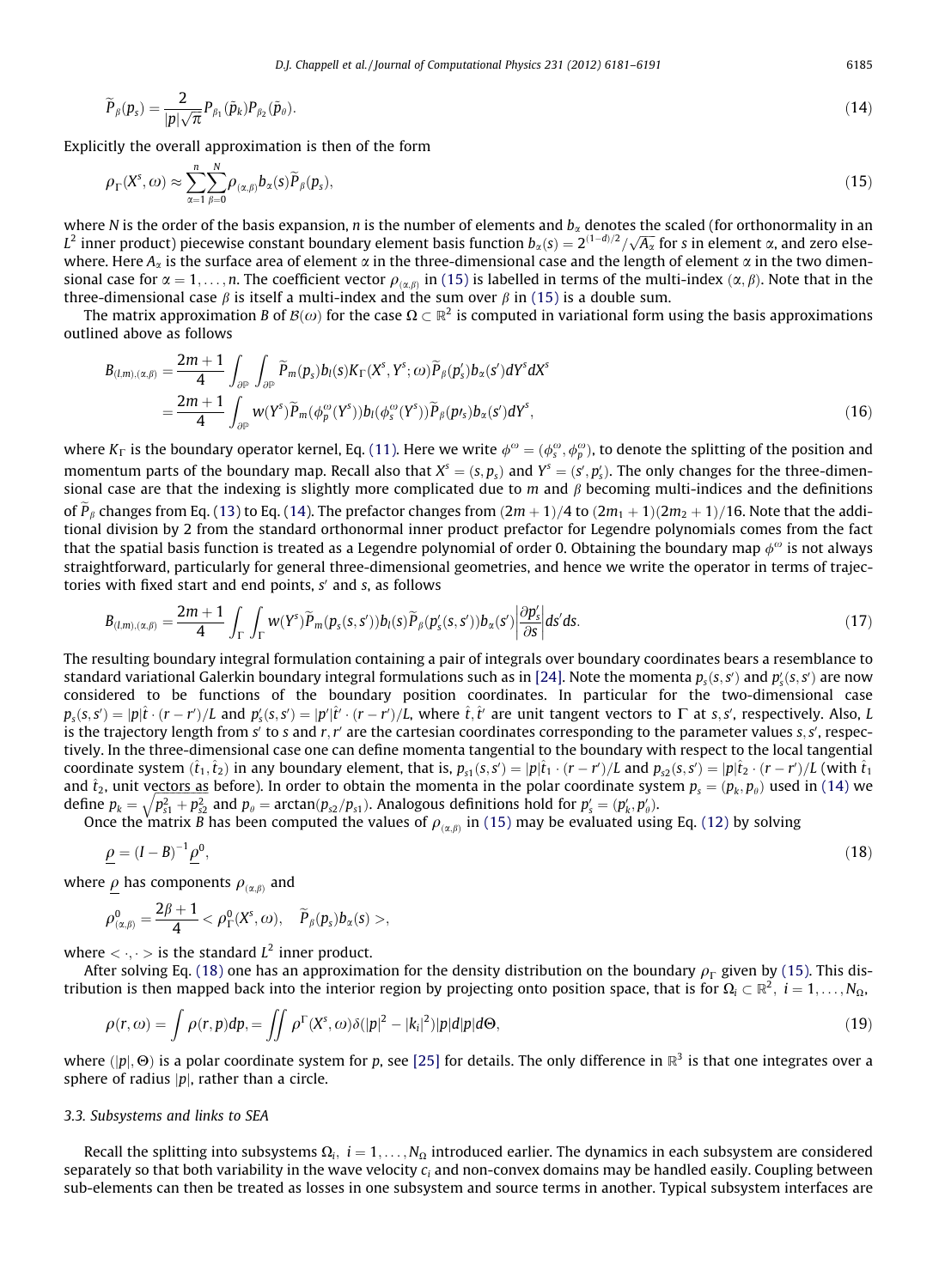<span id="page-6-0"></span>surfaces of reflection/transmission due to sudden changes in material parameters or local boundary conditions. We describe the full dynamics in terms of subsystem boundary operators  $B_{ii}$ ; flow between  $\Omega_i$  and  $\Omega_i$  is only possible if subsystem *i* and *j* have a common boundary. One obtains  $B_{ii}$  by replacing  $K_{\Gamma}$  in the definition [\(10\)](#page-4-0) with

$$
K_{ij}(X_i^s, X_j^s) = w_{ij}(X_i^s) \delta\left(X_i^s - \phi_{ij}^{\omega}(X_j^s)\right),\tag{20}
$$

where  $\phi_{ij}^\omega$  is the boundary map in subsystem j mapped onto the boundary of the adjacent subsystem i and  $X_i^s$  are the boundary coordinates of  $\Omega_i$ . Note that the domain of integration in [\(10\)](#page-4-0) now becomes  $\partial\mathbb{P}=\partial\Omega_j\times B^{d-1}_{|p|}$ , where  $|p|=k_j.$  The weight  $w_{ij}$  contains reflection and transmission coefficients characterizing the coupling at the interface between  $\Omega_i$  and  $\Omega_i$ . It also contains a damping factor of the form  $exp(-\mu_i L)$  where  $\mu_i$  is the damping coefficient in  $\Omega_i$  as before and L is the length of the trajectory from  $s'$  to  $s$  as before.

Repeating the steps in the previous subsection but instead using the operator above results in a basis function representation spanning all subsystems, see [\[8,9\]](#page-11-0) for more details. Here we employ a boundary mesh ensuring that the boundary of an interface between two subsystems only intersects element boundaries and not their interiors. An SEA treatment emerges when approximating the individual operators  $B_{ii}$  in terms of constant functions only [\[8\].](#page-11-0) Here this corresponds to an approximation in terms of the lowest order basis functions in momentum space only, together with a coarse spatial mesh consisting of only one element per subsystem, or more typically a piecewise constant approximation on a mesh with continuity enforced within each subsystem. In this case the matrix B can be reduced to one element per subsystem. The matrix entry  $B_{ii}$  gives the mean transmission rate from subsystem *j* to subsystem *i*. It is thus equivalent to the coupling loss factor used in standard SEA equations [\[2\]](#page-11-0). The resulting full  $N_{\Omega}$ -dimensional B matrix yields a set of SEA equations using the relation [\(12\)](#page-4-0) after mapping the boundary densities back into the interior.

## 4. Numerical results

## 4.1. Verification in 2D for coupled two-cavity problems

In this section we consider two-dimensional polygonal domains whose boundaries are meshed by subdividing each side into equidistant sections governed by a mesh parameter  $\Delta x$ . The number of elements on any given side is computed using the integer part of the side length divided by  $\Delta x$ . The Jacobian from [\(17\)](#page-5-0) is written in the form

$$
\left|\frac{\partial p_s'}{\partial s}\right| = \frac{k_j(n \cdot (r - r'))(n' \cdot (r - r'))}{L},\tag{21}
$$

where n and n' are the internal unit normal vectors to  $\Gamma$  at r and r', respectively. In order to treat the corner singularities in (21), Gaussian quadrature is employed where end-points are not included as quadrature points. The convergence of the quadrature rules is still slow due to the peak in the integrand at corners. Telles' transformation techniques are employed to speed up the convergence [\[26\].](#page-11-0)

A number of two-cavity systems are considered as shown in Fig. 1. Configuration A features irregular shaped, well separated pentagonal subsystems. In configuration B the size of the interface between the subsystems is increased reducing their dynamical separation. Configuration C includes a rectangular left-hand subsystem channelling rays out of the subsystem and introducing long-range correlations in the dynamics. In addition, the source is further from the intersection of the two subsystems. Note that SEA results are in general insensitive to the position of the source, whereas actual trajectory calculations may well depend on the exact position.

In [\[8,9\]](#page-11-0) it is demonstrated, as expected, that SEA works well for configuration A, but not so well for configurations B and C. In this communication we seek to verify our new approach against results from previous work. In particular we discuss the relative computational efficiency of the new and old approaches and how they scale as the level of precision in the model is increased. Energy distributions have been studied as a function of the frequency with a hysteretic damping factor  $\eta = 0.01$ , where  $\mu_i = \omega \eta/(2c_i)$  for  $i = 1, 2$ . Here and in the remainder of this section the subsystems are numbered 1,2 from left to



Fig. 1. Coupled two-domain systems: configurations A, B and C respectively.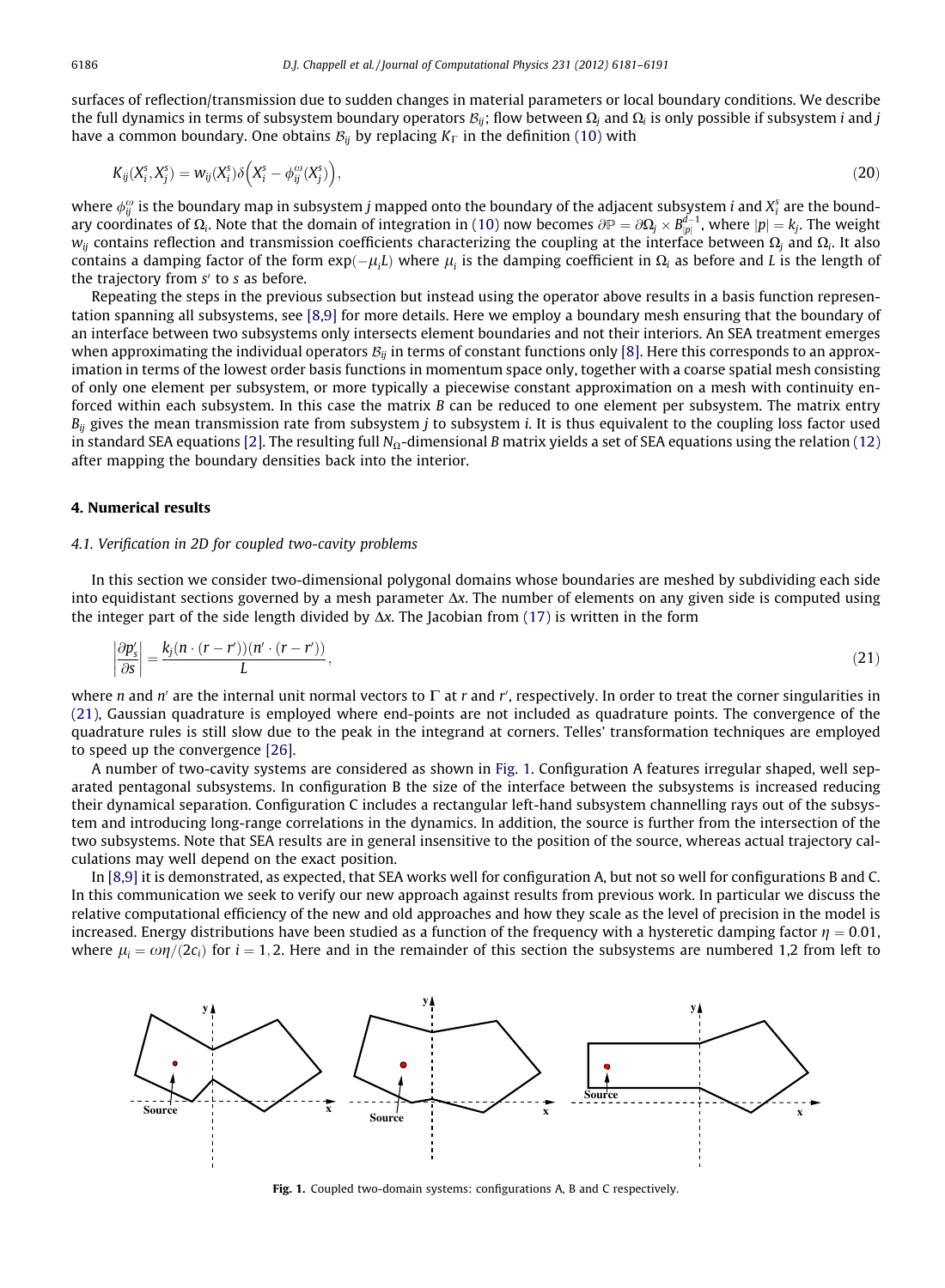right. The other parameters are set to unity for simplicity, that is  $\rho_i = c_i = 1$  for  $i = 1, 2$ . For this reason the subsystem interface reflection and transmission coefficients appearing in the weight term in [\(20\)](#page-6-0) are simply 0 and 1, respectively.

Fig. 2 shows the the boundary element DEA results for configurations A, B and C together with solutions of the wave Eq. [\(1\)](#page-2-0) with Dirichlet boundary conditions obtained using a discontinuous Galerkin finite element method; for details of the method, see [\[9\]](#page-11-0). Explicitly we compute the energy ratios between the two subsystems  $R = ||G_1||^2/||G_2||^2$  where

$$
||G_i||^2 := \int_{\Omega_i} |G(r, r_0; \omega)|^2 dr, \quad i = 1, 2. \tag{22}
$$

The dotted lines each represent a simulation at a different frequency in the range  $\pm$ 5 Hz of the frequencies used for the boundary element DEA calculations. In all three cases good convergence of the method is demonstrated. For configuration B, shown in the central subplot, the results converge with a slightly lower order of approximation. This may be due to the irregular geometry and the wide opening linking the subsystems meaning that the energy is very evenly distributed throughout the whole domain. Hence lower order spatial approximations will be reasonably good. Note that the results do not necessarily improve with increasing frequency, since the damping is frequency dependent. For configuration C this actually means that relatively high order computations are required to capture the rapid decay of the solution along the rectangular channel; similar observations were also made in [\[9\]](#page-11-0).

[Table 1](#page-8-0) shows the total computational times for the 10 Hz calculation in Fig. 2 using both boundary element DEA and comparing with a previous approach where a Chebyshev basis is employed in full phase space [\[9\].](#page-11-0) That is to say n has no meaning for the Chebyshev case and N is the order of Chebyshev basis approximation in both the position and momentum arguments. The computations were performed using a desktop PC with a 2.83 GHz dual core processor, although the code was not parallelized. The total computational expense is considerably reduced using the current boundary element DEA approach. In addition the computational cost of boundary element DEA is growing more slowly as the precision of the model is increased. This will be very important for the three-dimensional case where the number of degrees of freedom in the model



**Fig. 2.** Ratio of total energies R =  $||G_1||^2/||G_2||^2$  in configurations A, B and C respectively. The dotted lines correspond to FEM calculations of the full wave problem.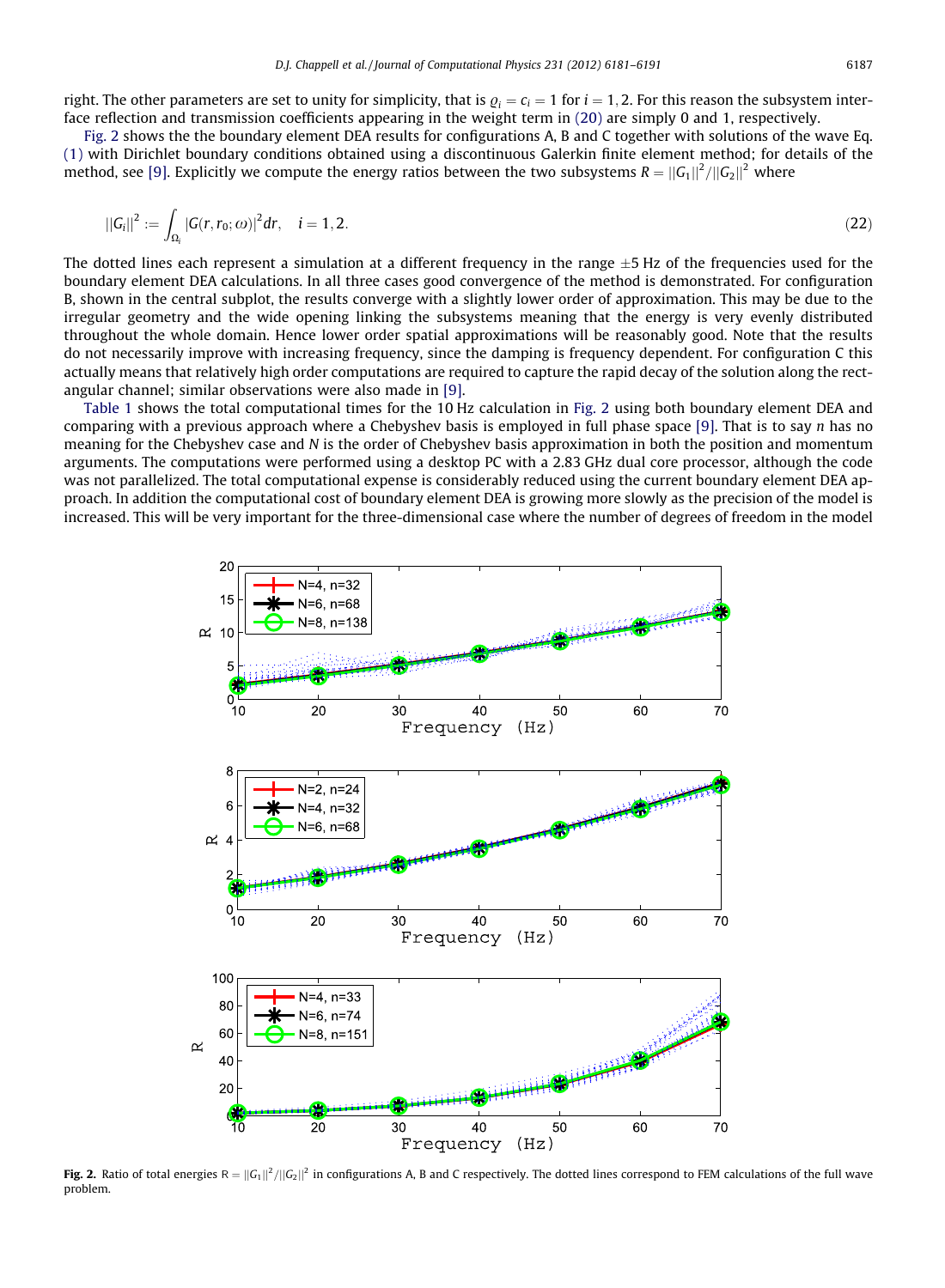<span id="page-8-0"></span>

| Table 1                                                |  |
|--------------------------------------------------------|--|
| Computational times for Configuration A with $f = 10H$ |  |

|     | Total computational times (s): |           |
|-----|--------------------------------|-----------|
|     | Boundary element               | Chebyshev |
| 32  | 140                            | 590       |
| 68  | 280                            | 3910      |
| 138 | 850                            | 31,290    |

will increase more quickly. The main reason for the time saving stems from the fact that in the boundary element approach the integrals in the definition of the transfer matrix  $B(16)$  $B(16)$  are computed in smaller regions and the approximation functions in the integrands are generally simpler. As such these integrals may be evaluated using far fewer quadrature points than in the Chebyshev approach. When we consider that the Chebyshev algorithm was already a considerable saving on the original DEA methods discussed in [\[8\]](#page-11-0) one can see how far we have come. Since the parameters for configurations B and C are similar to those for configuration A, the computational times are roughly the same for the same orders of approximation.

### 4.2. Applications in 3D

In this section we consider some three-dimensional domains whose boundaries have been triangulated using the Tetgen freeware automated mesh generating package (''http: tetgen.berlios.de''). The Jacobian from [\(17\)](#page-5-0) may be computed using standard formulae for global, local and polar coordinate transformations along with several applications of the chain rule. As before the Jacobian introduces singularities in the integrals along edges and at vertices of the domain. Again Gaussian quadrature and a carefully chosen application of Telles' transformation techniques are employed to ensure fast convergence of the numerical integration procedures.

The first example we consider is that of a cuboid  $(x, y, z) \in (-1, 1) \times (-0.5, 0.5) \times (-0.5, 0.5)$  with Dirichlet boundary conditions (all distances are given in meters). The source point is taken as  $(-0.9, 0.1, 0.1)$  and the same frequency and damping correspondence is used as in the two-dimensional examples with  $\rho = c = 1$  (with units kg/m<sup>3</sup> and m/s, respectively). Fig. 3 shows the computed energy distributions inside the cuboid along the x-axis. The method is compared against discontinuous Galerkin finite element method (FEM) computations, which are averaged over 17 frequencies within  $\pm 2$  Hz of the (central) frequency used for the boundary element DEA computation. Further details of the FEM techniques employed here can be found in [\[9\]](#page-11-0) and references therein. The reverberation time  $T_{60}$  for this cavity may be computed as a function of the damping level, at 10 Hz we have approximately  $cT_{60} = 112.9$  m. At 20 Hz the corresponding figure is  $cT_{60} = 56.4$  m. Using standard formulae from, for example [\[27\],](#page-11-0) one may now evaluate the corresponding Schröder frequencies and critical distances. The modal densities may be computed as approximately 2529 Hz<sup>-1</sup> at 10 Hz and 10085 Hz<sup>-1</sup> at 20 Hz which leads to estimates of the modal overlap factor [\[27\]](#page-11-0) of approximately 50 and 390, respectively. We are thus well into the regime where SEA is usually considered valid.

The dashed line in Fig. 3 shows an approximation with a coarse mesh and where the energy density is assumed constant over all possible directions of rays approaching the boundary from the interior. The computation time for such an



Fig. 3. Energy distribution along the x-axis in the cuboid example.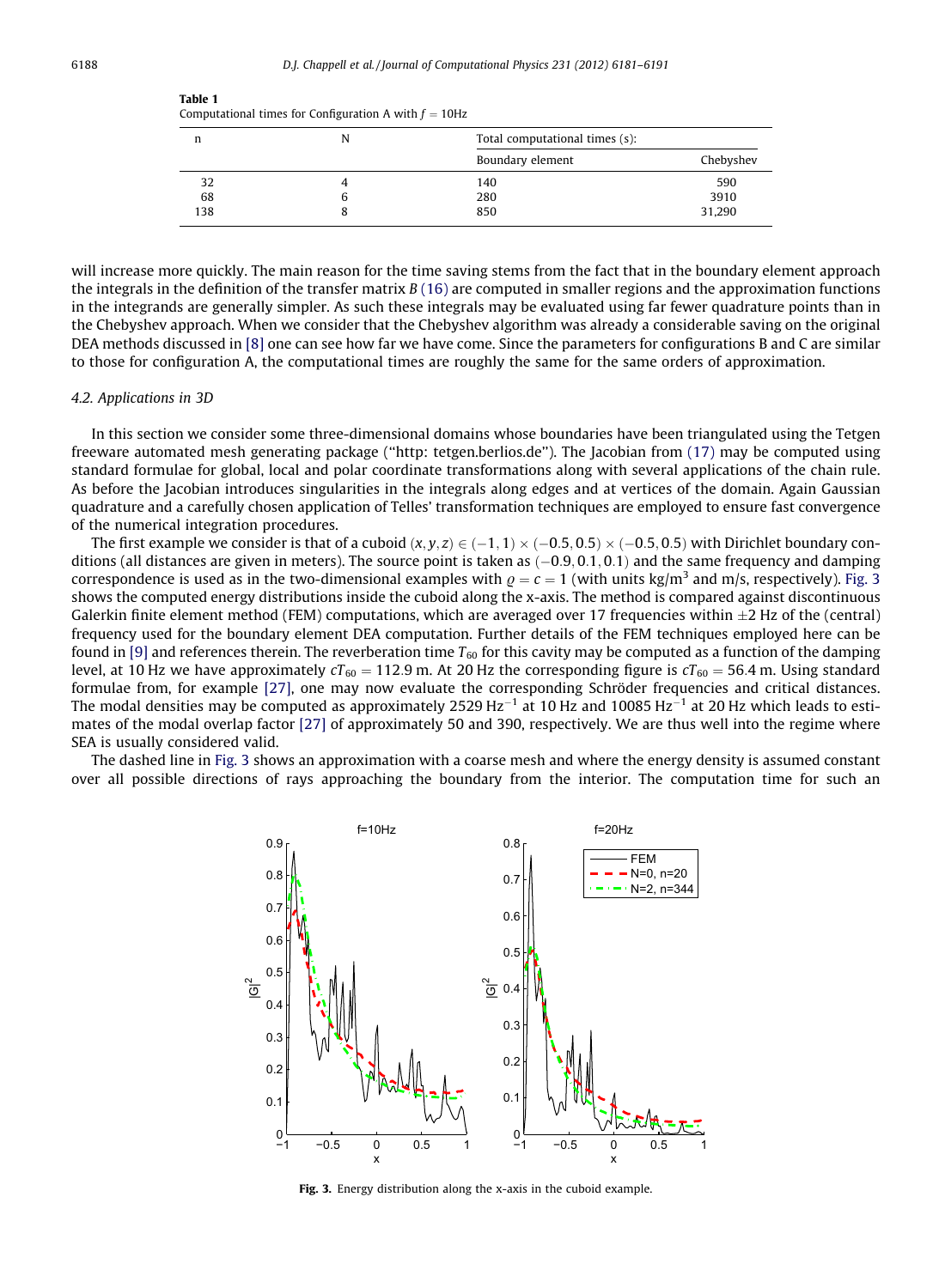approximation is typically a few seconds per frequency. The dash-dot line shows a higher order approximation where we have refined the mesh until the solution appears reasonably converged by eye, in this case 344 elements were employed. Also due to the relatively low dissipation levels in these plots a low order approximation in momentum (quadratic) was sufficient to give reasonably converged results. The computation time for this plot was approximately 16 h, and this cost is heavily dominated by the time taken to set up the linear system. Solving the linear system directly and post-processing the data forms only a very minor part of the total computational expense. The cost of the setup procedure scales approximately as  $O(n^2(N+1)^4)$ , although quadrature costs can distort this. Increasing N generally increases the quadrature costs, whereas increasing n reduces them. The rapid increase in expense as  $N$  is increased can be offset by the fact that in general we expect a relatively low value of N to be sufficient [\[8\],](#page-11-0) and that the degrees of freedom introduced by increasing N can be computed independently and thus are extremely suitable for parallelisation.

It has been demonstrated that in the low damping regime SEA can provide good approximations even in regular structures [\[9\],](#page-11-0) which explains why the coarse approximation here is still reasonably good. However, one notices an improvement in the match with the FEM data at both the peak and tail of the plot for both frequencies considered when the higher order approximation method is employed. There is, however, a significant computational cost associated with this increased precision.

As a second example, we consider an open car cavity as discussed in [\[28\]](#page-11-0) and shown in Fig. 4. The source point is located on the base of the cavity at (0.6, 0.0,0.4), with distances in meters as before. Here we consider Dirichlet boundary conditions except along the roof, which is assumed to be non-reflecting along the subsection shown in black in Fig. 4, between  $x = 1.0$  m and  $x = 1.8$  m. Physically this corresponds to an opening in the cavity with identical media in both the interior and exterior. The reverberation time  $T_{60}$  for this cavity may be evaluated using Sabine's formula, see for example [\[10\],](#page-11-0) and we obtain  $cT_{60} = 265.3$  m showing that the car cavity is more reverberant than the cuboid example. Here the DEA computation is fre $c_1$ <sub>60</sub> = 200.5 In showing that the car cavity is more reverberant than the cubold example. Here the DEA computation is ne-<br>quency independent, but to leading order we have the correspondence  $f \approx \sqrt{1.47 M c^3}$ , where M so one can judge a valid frequency range for the plot from this data. For example with  $c = 340$  ms<sup>-1</sup> and if we require  $M > 1$ , then  $f > 7601$  Hz.

[Fig. 5](#page-10-0) shows the amplitude |G| plotted in the interior of the cavity along the midplane  $z = 0.85$  m. The jagged diagonal edge shown in [Fig. 5](#page-10-0) is merely an artifact of the plotting and interpolation of the amplitude at discrete points, and is actually smooth in the model as shown in Fig. 4. In three dimensions the amplitude of Green's function for the Helmholtz equation is independent of frequency, and thus the only frequency dependence in the cuboid example was due to the damping being frequency dependent. No damping is incorporated in this example and energy losses only occur through the open roof, meaning that the plots here are now frequency and wavenumber independent. The three subplots show successively higher order approximations from upper to lower and convergence in the plots is evident due to the increased similarity between the lower two plots. Directivity in the wave field plays a much stronger role in this example due to the localised dissipation at the opening of the cavity. For this reason it was necessary to employ a higher order momentum basis approximation than in the previous example; the plot is reasonably converged choosing  $N = 4$ . The computational times were a few seconds for the upper subplot, eleven hours for the central subplot and three days for the lower plot. The scaling of the computing time mirrors the  $(N + 1)^4$  scaling of the matrix dimensions. The computational overhead thus becomes significant if higher order momentum basis functions become necessary making the method slow at present; our 3D study thus gives a proof-of-principle, but further improvements need to be found to yield a competitive 3D method.

The upper plot in [Fig. 5](#page-10-0) has a markedly different appearance to the other subplots showing that the most coarse approximation is not good in this case. One reason for this is the much stronger directivity of the wave field compared with the



Fig. 4. The car cavity showing the source point and the open roof (black) acting as absorbing boundary.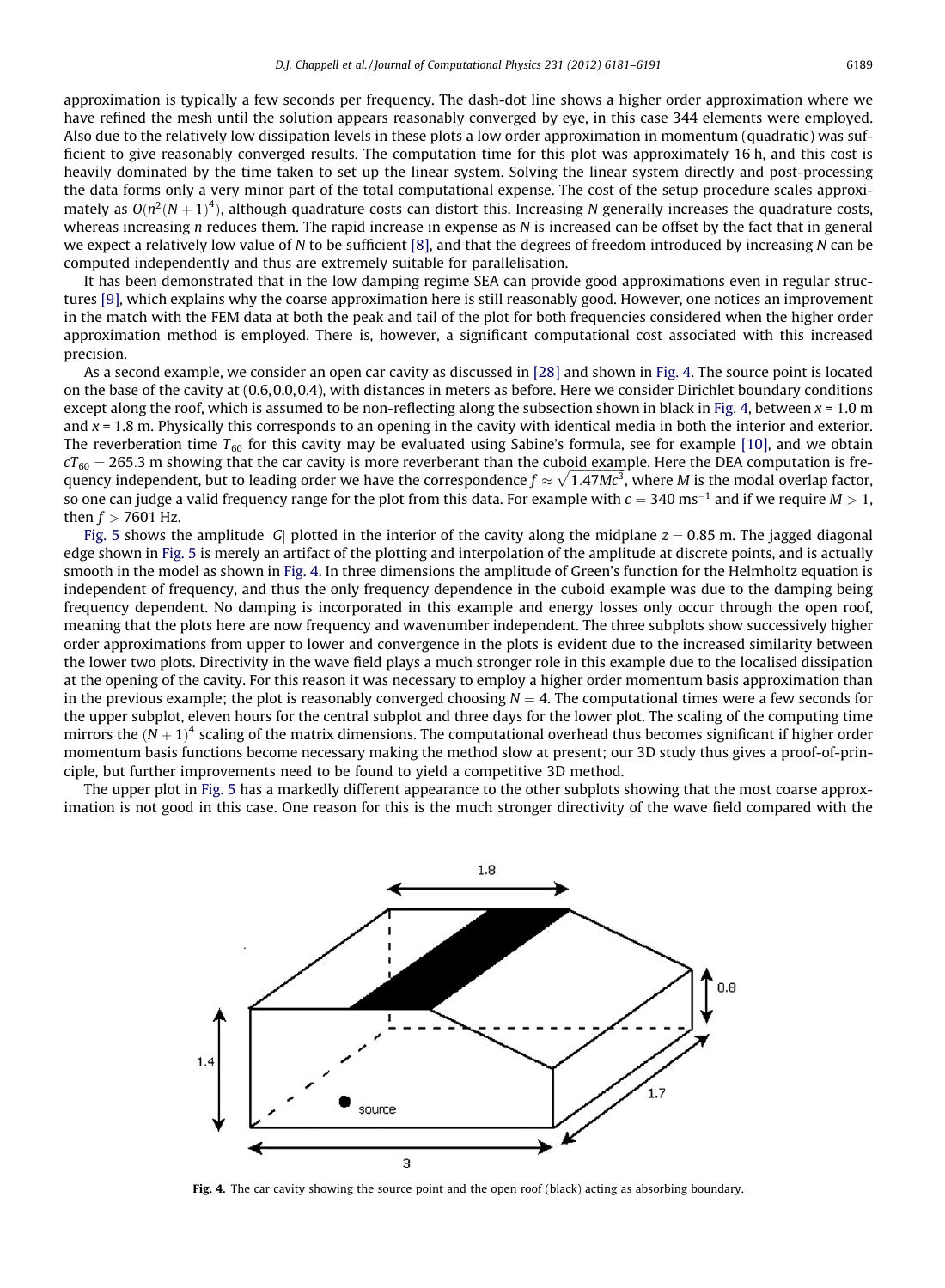<span id="page-10-0"></span>

Fig. 5. Amplitude  $|G|$  along the plane  $z = 0.85$  for the car cavity example.

previous example. One can clearly see how in the upper plot the solution is more slowly varying and distributed more uniformly as you move away from the source point. In the lower plot one sees a noticeable dip in the amplitude close to the nonreflecting boundary. Also the increased intensity around the source point stretches more in the horizontal direction than the vertical direction in the lower plot, but is more evenly distributed in the other plots. In all three subplots the wave amplitude is greater in the region to the left of the opening (for  $x < 1$  m) since in this region there are many possible ray trajectories that remain trapped in the cavity for a long time before exiting through the opening. This is also true for the region  $y < 0.8$  m and hence the greatest intensities are observed in the intersection of these two regions. In billiard dynamics these trajectories are known as near-bouncing-ball orbits, see for example [\[29\]](#page-11-0).

## 5. Conclusions

A new approach to determining the distribution of mechanical and acoustic wave energy in complex built up structures has been discussed. The methodology has been carefully chosen to permit application to two or three dimensional problems. Using boundary element meshes for three dimensional problems renders the method applicable to general domains and removes the need to determine an orthogonal spatial basis for each geometrically different example. The application of the method to some well studied two-dimensional examples has shown it to be efficient and scale favourably as the number of degrees of freedom in the model is increased compared with previous DEA approaches. Examples in three dimensions were also considered showing both the applicability and versatility of the method, but also its high computational cost as the number of degrees of freedom is increased. We have also seen however that in some cases a low order and fast computation yields reasonably good results. The suitability of the method for parallel processing means that with greater computing resources it has the potential to be employed in larger and more complicated configurations than those considered here.

## Acknowledgements

Support from the EPSRC(Grant EP/F069391/1) and the EU(FP7IAPP Grant MIDEA) is gratefully acknowledged. The authors also wish to thank inuTech Gmbh, Nürnberg for Diffpack guidance and licences and Hanya Ben Hamdin and Dmitrii Maksimov for helpful discussions.